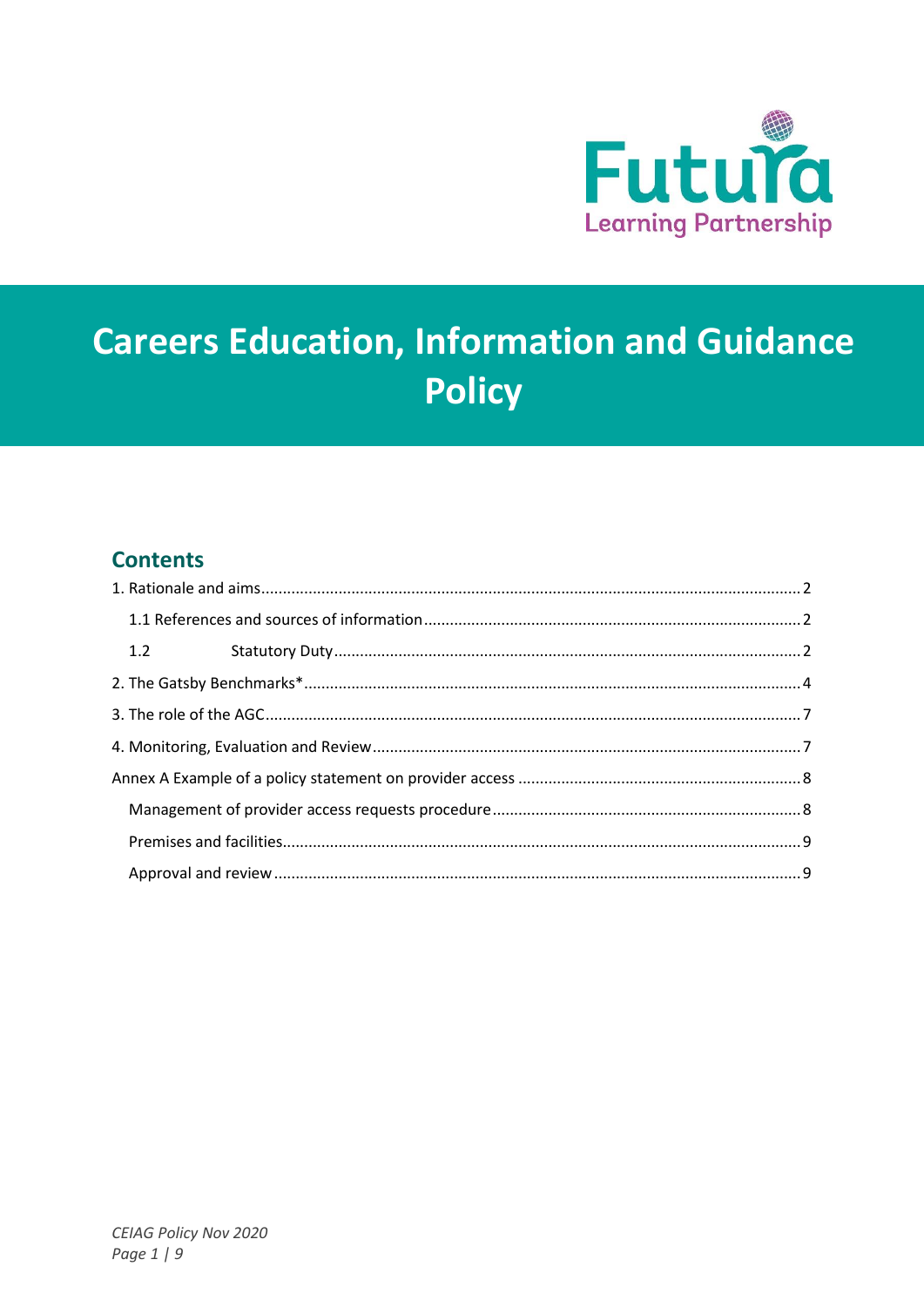### <span id="page-1-0"></span>**1. Rationale and aims**

This policy highlights the importance Futura Learning Partnership (the trust) places on careers education information advice and guidance (CEIAG) that prepares students for challenges in their school careers and future lives. An effective CEIAG programme can help inspire and motivate young people to achieve their full potential. It can contribute to achievement and inclusion by raising aspirations, challenging stereotypes and enabling young people to make realistic and informed choices about their futures through consideration of a broad and ambitious range of education and employment options.

The aim of this policy is to ensure that every student leaves school prepared for life in modern Britain having received the high quality independent careers guidance crucial to helping them emerge from school inspired, motivated, well-informed, fully-rounded and ready for their next steps towards or into the world of work.

It is the intention of this document to outline the policy and content requirements for CEIAG which will be applied in every school via their own individual procedures and responsibilities for delivery. Each school will provide a CEIAG strategy which is reviewed and evaluated annually.

#### <span id="page-1-1"></span>**1.1 References and sources of information**

- DfE (Oct 2018[\) Careers guidance and access for education and training](https://assets.publishing.service.gov.uk/government/uploads/system/uploads/attachment_data/file/748474/181008_schools_statutory_guidance_final.pdf) providers [https://assets.publishing.service.gov.uk/government/uploads/system/uploads/attachment\\_](https://assets.publishing.service.gov.uk/government/uploads/system/uploads/attachment_data/file/748474/181008_schools_statutory_guidance_final.pdf) data/file/748474/181008 schools statutory guidance final.pdf
- <http://www.qualityincareers.org.uk/>
- NFER Careers engagement : a good practice brief for leaders of schools and colleges
- DfE (December 2017) [Careers Strategy: Making the most of everyone's skills and talents](https://www.gov.uk/government/publications/careers-strategy-making-the-most-of-everyones-skills-and-talents) [https://www.gov.uk/government/publications/careers-strategy-making-the-most-of](https://www.gov.uk/government/publications/careers-strategy-making-the-most-of-everyones-skills-and-talents)[everyones-skills-and-talents](https://www.gov.uk/government/publications/careers-strategy-making-the-most-of-everyones-skills-and-talents)
- [Careers guidance Guidance for further education colleges and sixth form colleges](https://assets.publishing.service.gov.uk/government/uploads/system/uploads/attachment_data/file/749151/Careers_guidance-Guide_for_colleges.pdf) https://assets.publishing.service.gov.uk/government/uploads/system/uploads/attachment\_ data/file/749151/Careers\_guidance-Guide\_for\_colleges.pdf
- Holman,J. (2014) [Good career Guidance. London :Gatsby Charitable Foundation](http://www.gatsby.org.uk/uploads/education/reports/pdf/gatsby-sir-john-holman-good-career-guidance-2014.pdf) http://www.gatsby.org.uk/uploads/education/reports/pdf/gatsby-sir-john-holman-goodcareer-guidance-2014.pdf
- [The Career & Enterprise Company](https://www.careersandenterprise.co.uk/) https://www.careersandenterprise.co.uk

#### <span id="page-1-2"></span>**1.2Statutory Duty**

- 1. Section 42A of the Education Act 1997 requires governing bodies (Academy Governance Committees or AGCs) to ensure that all registered students at the school are provided with independent careers guidance from year 8 (12-13 year olds) to year 13 (17-18 year olds).
- 2. The AGC must ensure that the independent careers guidance provided:
- is presented in an impartial manner, showing no bias or favouritism towards a particular institution, education or work option
- includes information on the range of education or training options, including apprenticeships and technical education routes
- is guidance that the person giving it considers will promote the best interests of the students to whom it is given.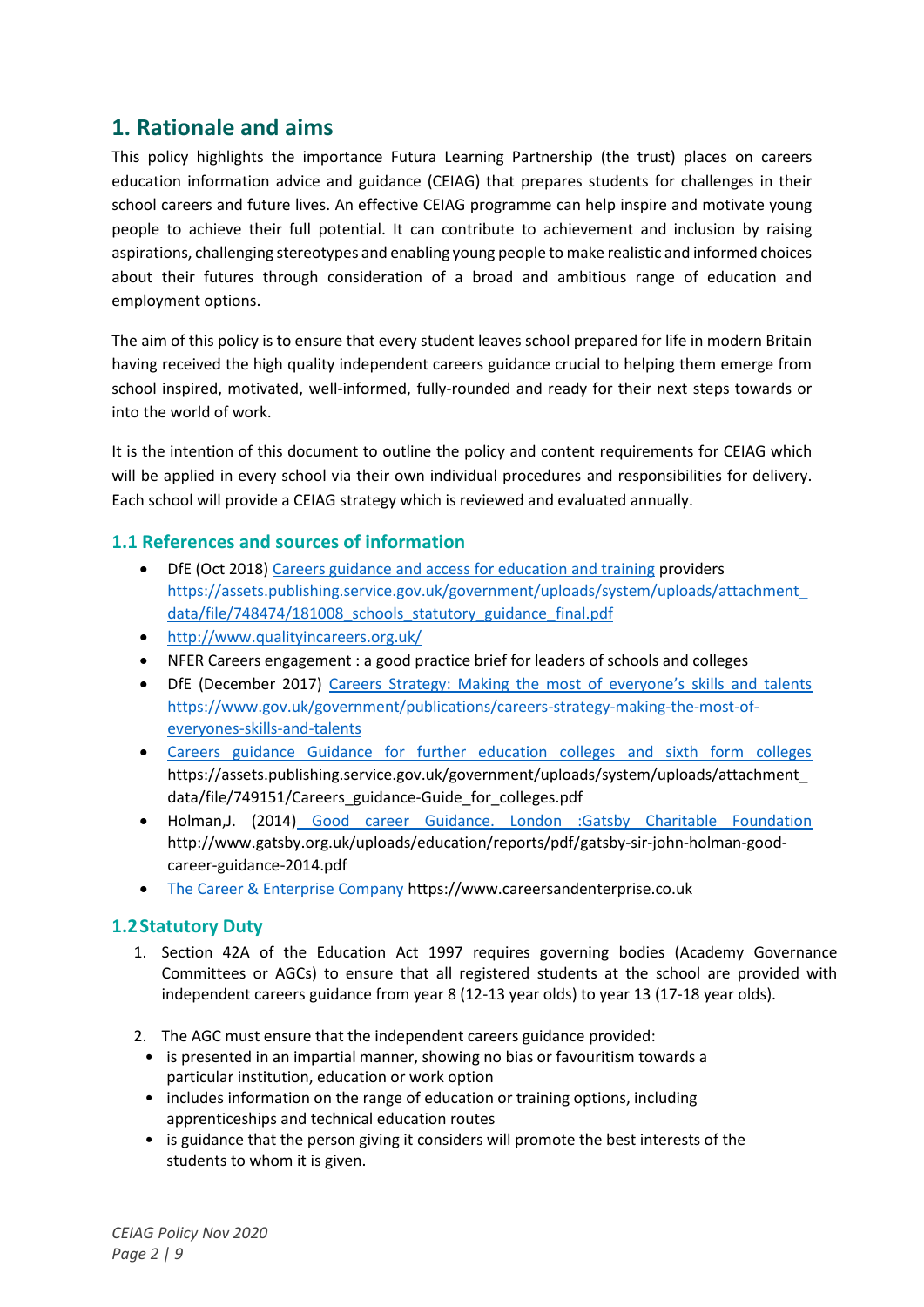- 3. The Technical and Further Education Act 2017 inserts section 42B into the Education Act 1997 and came into force on 2 January 2018. This new law requires the AGCs of all schools and academies to ensure that there is an opportunity for a range of education and training providers to access all students in year 8 to year 13 for the purpose of informing them about approved technical education qualifications or apprenticeships.
- 4. The AGC must prepare a policy statement setting out the circumstances in which education and training providers will be given access to students, and to ensure that this is followed. The policy statement must be published and must include:
	- any procedural requirement in relation to requests for access
	- grounds for granting and refusing requests for access
	- details of premises or facilities to be provided to a person who is given access.
- 5. The AGC may revise the policy statement from time to time. It must publish the policy statement and any revised statement. It is expected that a policy statement will be published for each academy within a multi-academy trust.
- 6. The School Information (England) Regulations 2008 require schools to publish information about the school's careers programme. This information must relate to the delivery of careers guidance to year 8 to 13 students in accordance with Section 42A of the Education Act 1997.

For the current academic year, you must include:

- the name, email address and telephone number of the school's Careers Leader
- a summary of the careers programme, including details of how students, parents, teachers and employers may access information about the careers programme
- how the school measures and assesses the impact of the careers programme on students
- the date of the school's next review of the information published.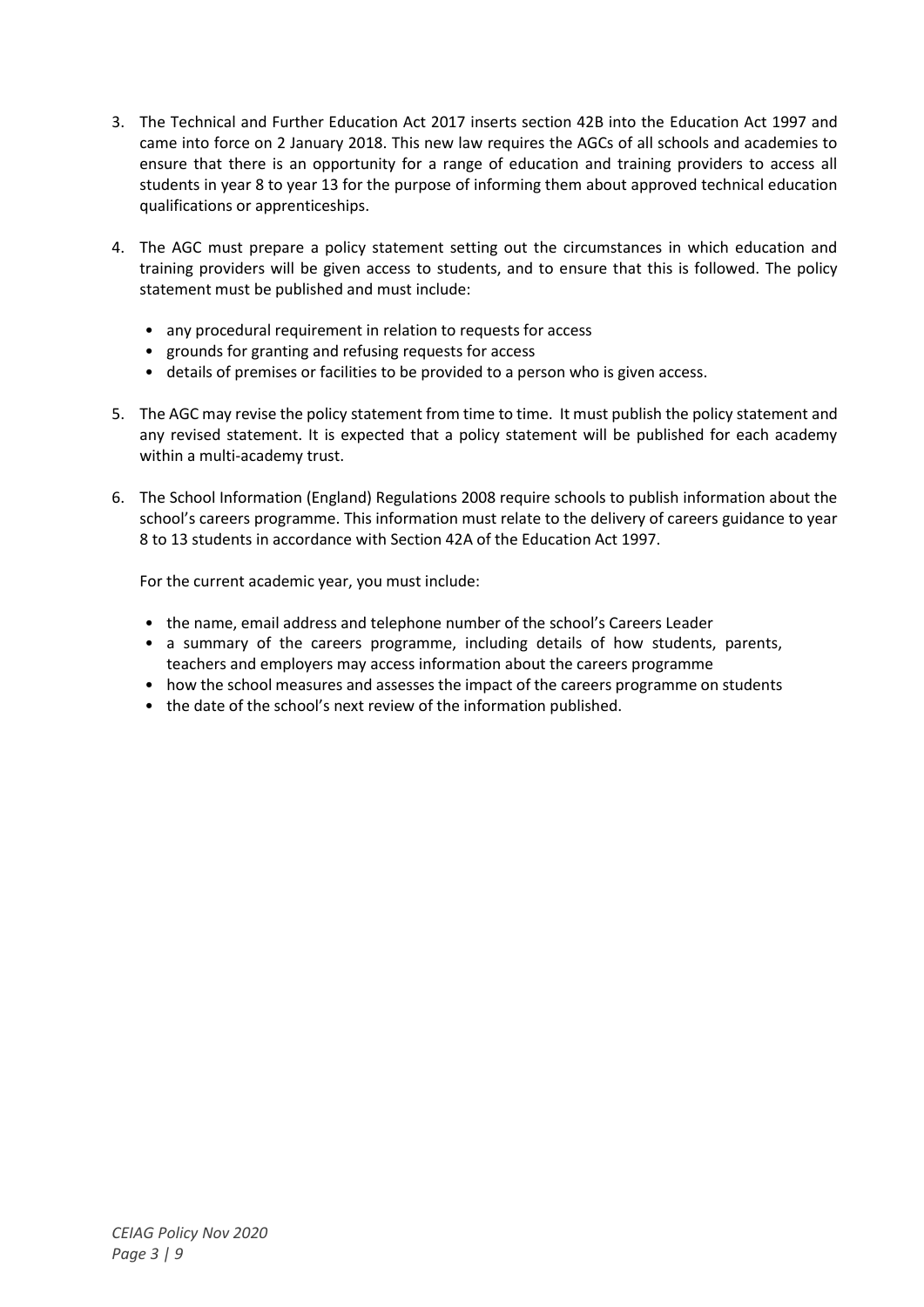## **2. The Gatsby Benchmarks\***

<span id="page-3-0"></span>

| A stable careers<br>programme                         | Every school should have an embedded<br>programme of career education and guidance<br>that is known and understood by students,<br>parents, teachers, governors and employers.                                                                                       | Every school should have a stable, structured careers programme<br>$\bullet$<br>that has the explicit backing of the senior management team, and<br>has an identified and appropriately trained person responsible for<br>it.<br>The careers programme should be published on the school's<br>website in a way that enables students, parents, teachers and<br>employers to access and understand it.<br>The programme should be regularly evaluated with feedback<br>from students, parents, teachers and employers as part of the<br>evaluation process. |  |
|-------------------------------------------------------|----------------------------------------------------------------------------------------------------------------------------------------------------------------------------------------------------------------------------------------------------------------------|------------------------------------------------------------------------------------------------------------------------------------------------------------------------------------------------------------------------------------------------------------------------------------------------------------------------------------------------------------------------------------------------------------------------------------------------------------------------------------------------------------------------------------------------------------|--|
| Learning from career and<br>labour market information | Every student, and their parents, should have<br>access to good quality information about<br>future study options and labour market<br>opportunities. They will need the support of<br>an informed adviser to make best use of<br>available information.             | By the age of 14, all students should have accessed and used<br>$\bullet$<br>information about career paths and the labour market to inform<br>their own decisions on study options.<br>Parents should be encouraged to access and use information<br>٠<br>about labour markets and future study options to inform their<br>support to their children.                                                                                                                                                                                                     |  |
| Addressing the needs of<br>each student               | Students have different career guidance needs<br>at different stages. Opportunities for advice<br>and support need to be tailored to the needs<br>of each student. A school's careers<br>programme should embed equality and<br>diversity considerations throughout. | A school's careers programme should actively seek to challenge<br>$\bullet$<br>stereotypical thinking and raise aspirations.<br>Schools should keep systematic records of the individual advice<br>$\bullet$<br>given to each student, and subsequent agreed decisions.<br>All students should have access to these records to support their<br>$\bullet$<br>career development.<br>Schools should collect and maintain accurate data for each<br>$\bullet$<br>student on their education, training or employment destinations.                            |  |
| Linking curriculum<br>learning to careers             | All teachers should link curriculum learning<br>with careers. STEM subject teachers should<br>highlight the relevance of STEM subjects for a<br>wide range of future career paths.                                                                                   | By the age of 14, every student should have had the opportunity<br>to learn how the different STEM subjects help people to gain<br>entry to, and be more effective workers within, a wide range of<br>careers.                                                                                                                                                                                                                                                                                                                                             |  |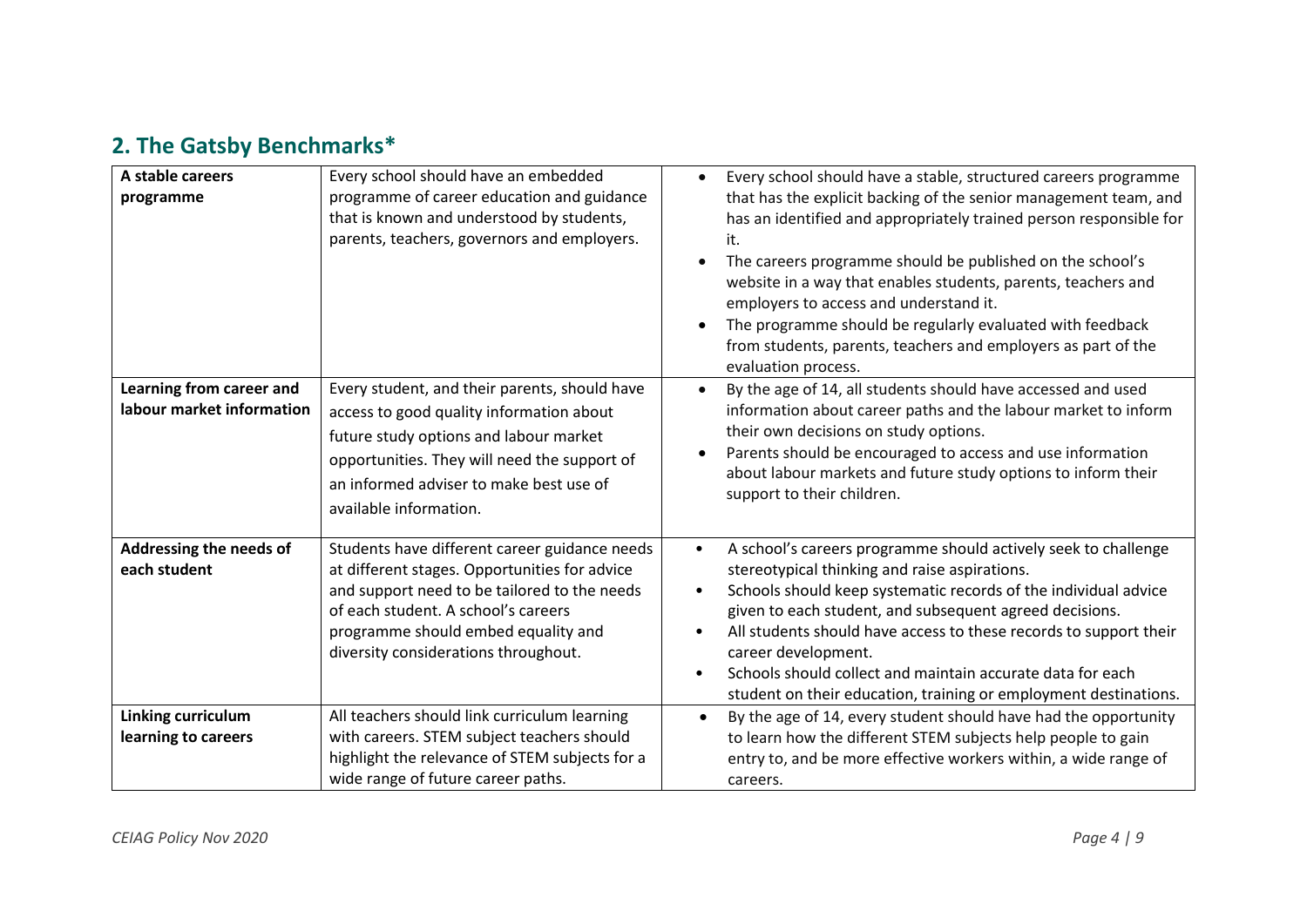| <b>Encounters with</b><br>employers and employees      | Every student should have multiple<br>opportunities to learn from employers about<br>work, employment and the skills that are<br>valued in the workplace. This can be through a<br>range of enrichment activities including<br>visiting speakers, mentoring and enterprise<br>schemes. | Every year, from the age of 11, students should participate in at<br>$\bullet$<br>least one meaningful encounter* with an employer.<br>*A 'meaningful encounter' is one in which the student has an<br>opportunity to learn about what work is like or what it takes to be<br>successful in the workplace.                                                                                                                                                                                                                                                                                                                             |  |
|--------------------------------------------------------|----------------------------------------------------------------------------------------------------------------------------------------------------------------------------------------------------------------------------------------------------------------------------------------|----------------------------------------------------------------------------------------------------------------------------------------------------------------------------------------------------------------------------------------------------------------------------------------------------------------------------------------------------------------------------------------------------------------------------------------------------------------------------------------------------------------------------------------------------------------------------------------------------------------------------------------|--|
| <b>Experiences of workplaces</b>                       | Every student should have first-hand<br>experiences of the workplace through work<br>visits, work shadowing and/or work<br>experience to help their exploration of career<br>opportunities, and expand their networks.                                                                 | By the age of 16, every student should have had at least one<br>$\bullet$<br>experience of a workplace, additional to any part-time jobs they<br>may have.<br>By the age of 18, every student should have had one further such<br>$\bullet$<br>experience, additional to any part-time jobs they may have.                                                                                                                                                                                                                                                                                                                             |  |
| <b>Encounters with further</b><br>and higher education | All students should understand the full range<br>of learning opportunities that are available to<br>them. This includes both academic and<br>vocational routes and learning in schools,<br>colleges, universities and in the workplace.                                                | By the age of 16, every student should have had a meaningful<br>$\bullet$<br>encounter* with providers of the full range of learning<br>opportunities, including Sixth Forms, colleges, universities and<br>apprenticeship providers. This should include the opportunity to<br>meet both staff and students.<br>By the age of 18, all students who are considering applying for<br>$\bullet$<br>university should have had at least two visits to universities to<br>meet staff and students.<br>*A 'meaningful encounter' is one in which the student has an<br>opportunity to explore what it is like to learn in that environment. |  |
| <b>Personal guidance</b>                               | Every school must ensure that students are<br>provided with independent careers guidance<br>from years 8 to year 13.                                                                                                                                                                   | Every student should have at least one such interview by the age<br>of 16, and the opportunity for a further interview by the age of 18                                                                                                                                                                                                                                                                                                                                                                                                                                                                                                |  |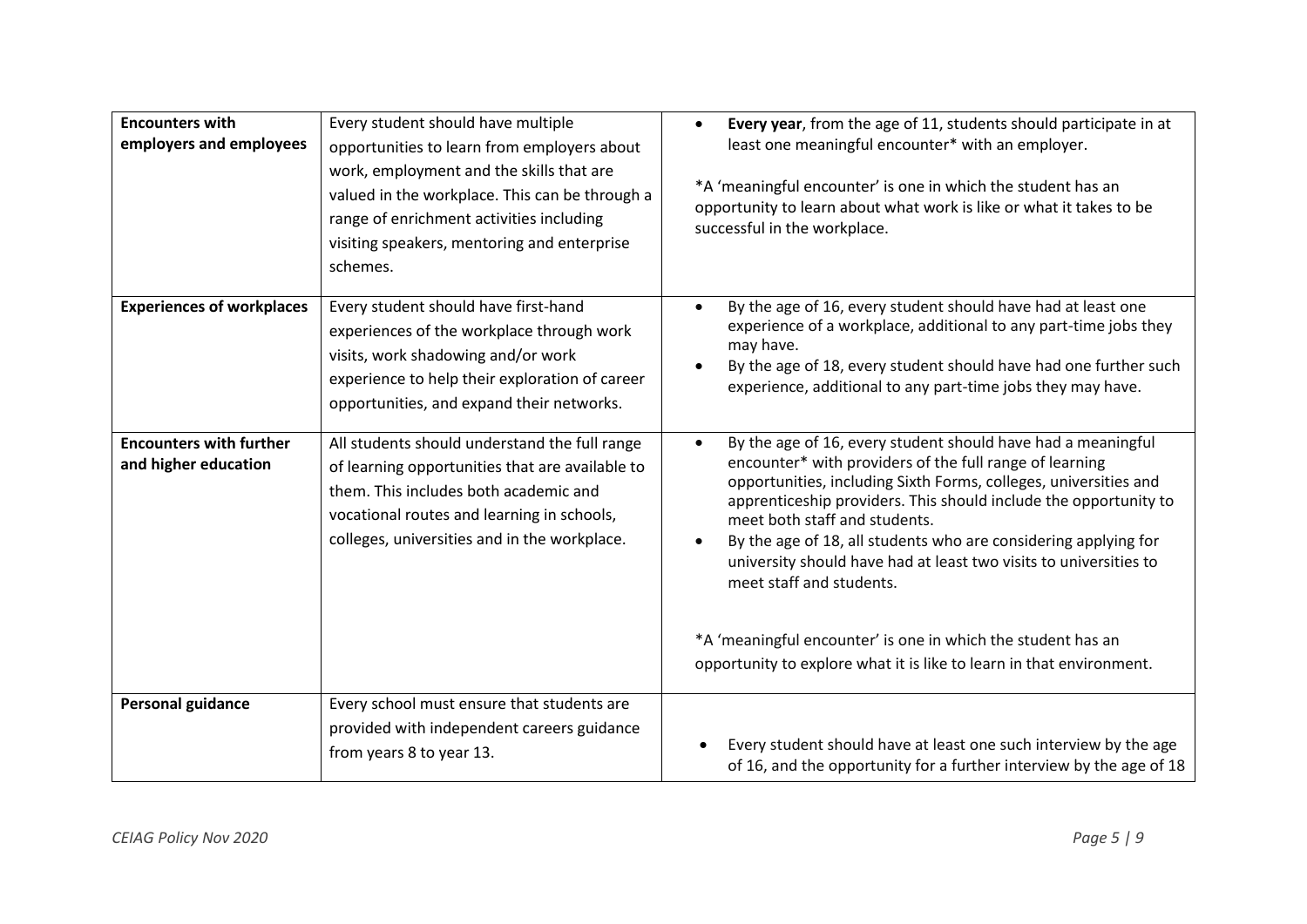| Every student should have opportunities for      |  |
|--------------------------------------------------|--|
| guidance interviews with a career adviser,       |  |
| who could be internal (a member of school        |  |
| staff) or external, provided they are trained to |  |
| an appropriate level**. These should be          |  |
| available whenever significant study or career   |  |
| choices are being made.                          |  |
|                                                  |  |

\*See [Careers guidance and access for education and training providers](https://assets.publishing.service.gov.uk/government/uploads/system/uploads/attachment_data/file/748474/181008_schools_statutory_guidance_final.pdf) for guidance notes and details of each benchmark

\*\*Advisors trained to Level 6 or higher must abide by the CDI code of ethics which includes impartiality.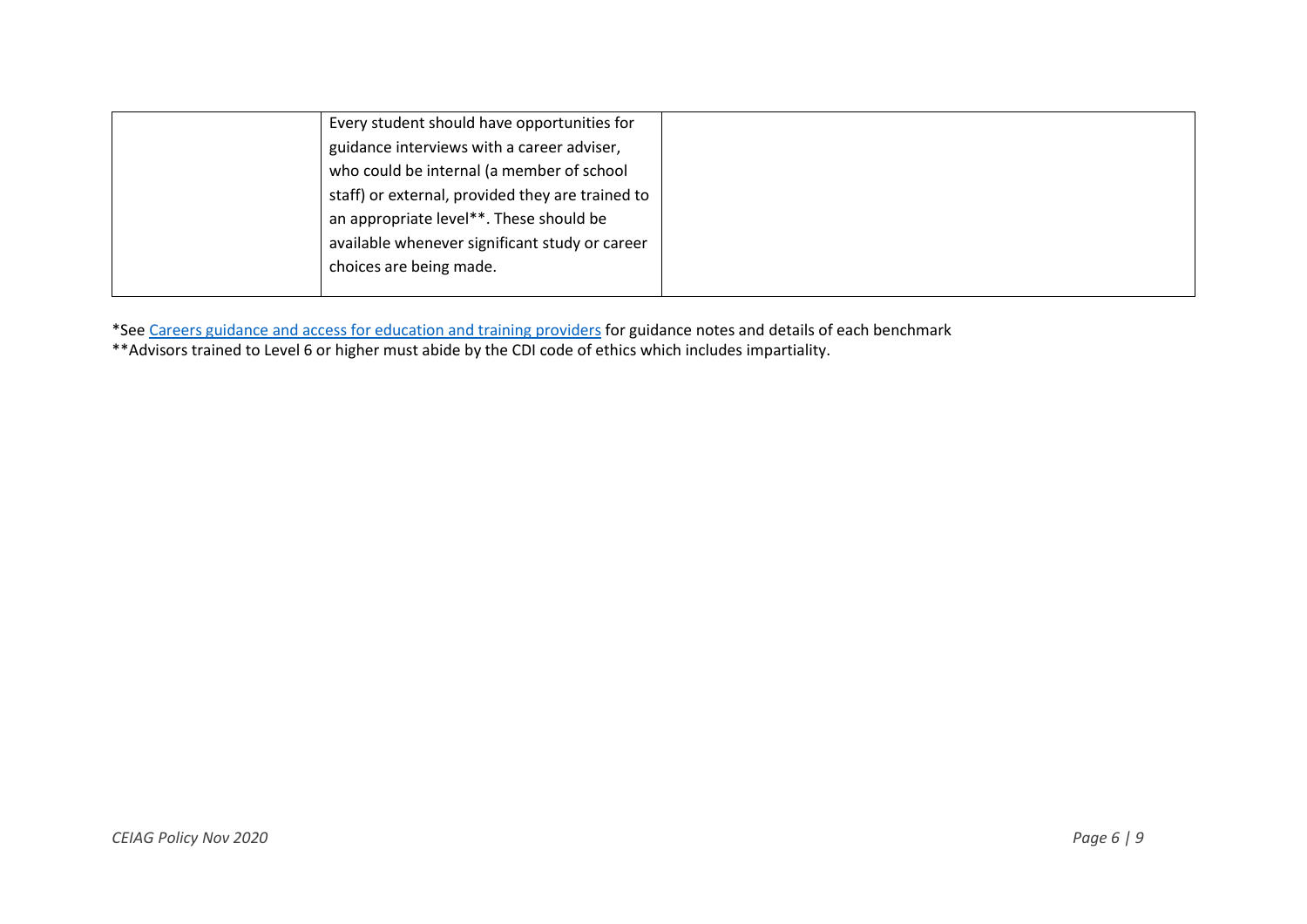### <span id="page-6-0"></span>**3. The role of the AGC**

The AGC should provide clear advice and guidance to the Principal on which he/she can base a strategy for careers education and guidance which meets the school's legal requirements, is developed in line with the Gatsby Benchmarks and informed by the requirements set out in this document.

Every school should have a member of their AGC who takes a strategic interest in careers education and guidance and encourages employer engagement.

The AGC must make sure that arrangements are in place to allow a range of education and training providers to access all students in years 8-13 to inform them about approved technical education qualifications and apprenticeships, and that a policy statement setting out these arrangements is published. This should be part of a broader approach to ensuring that young people are aware of the full range of academic and technical routes available to them at each transition point.

Trust schools will baseline themselves using the compass online tool<sup>1</sup>, consider the opportunities to improve their careers programme based on their confidential results, and track their progress against the Benchmarks over time.

### <span id="page-6-1"></span>**4. Monitoring, Evaluation and Review**

Each school will measure the effectiveness of their careers activity annually by considering both the attainment and destinations of their students. Success will be reflected in improving numbers progressing to apprenticeships, universities – including selective universities, traineeships and other positive destinations such as apprenticeships, technical routes, sixth forms, further education colleges, universities and employment. Destination measures provide clear and comparable information on the success of schools in helping all of their students take qualifications that offer them the best opportunity to continue in education or training. Success will also be reflected in closing the gap in destinations between young people from disadvantaged backgrounds and others. Each school will assess success through use of internal destination measures and the data produced and published by the DfE.

Ofsted inspectors will take account of the quality of independent careers guidance and of students' destinations in making their judgement on the leadership and management of the school and a separate judgement on the Sixth Form.

[The Careers & Enterprise Company](https://www.careersandenterprise.co.uk/schools-and-colleges) (CEC) established by the Government is available to provide support to schools -

All schools will work towards a quality award for careers education, information advice and guidance as an effective means of carrying out a self-review and evaluation of the school's programme. Each school will use the national validation, the 'Quality in Careers Standard' to determine the appropriate quality award to pursue and this will be identified in the School's CEIAG strategy.

Each school will monitor and evaluate the activity taking place whether it involves school or staff, volunteers or external providers.

The Vice Principal or equivalent will report annually to the AGC on the effectiveness of the CEIAG strategy.

*1<http://www.careersandenterprise.co.uk/schools-colleges/about-compass>*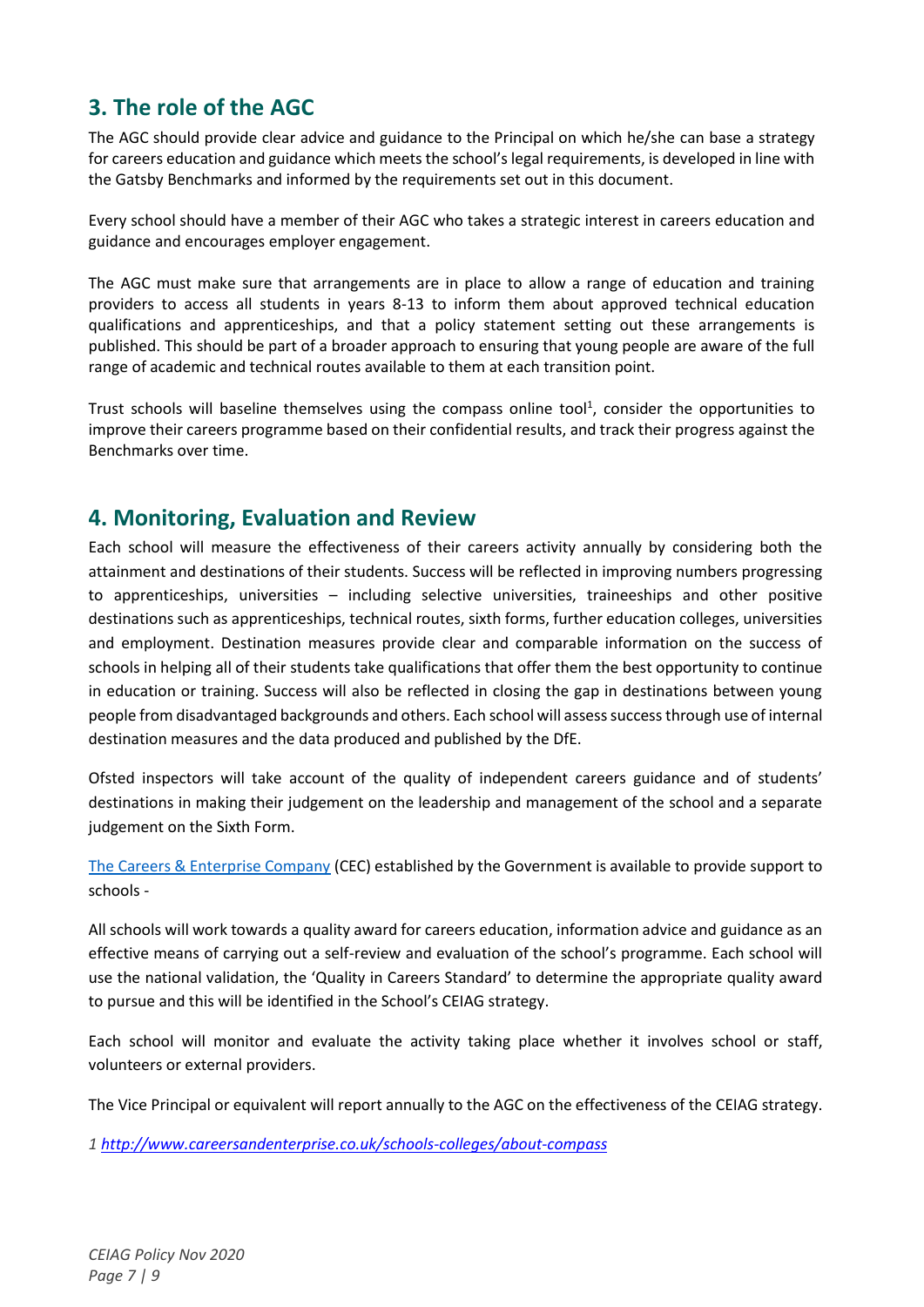### <span id="page-7-0"></span>**Annex A Example of a policy statement on provider access**

*[School Name]*: Provider Access Policy

This policy statement sets out the school's arrangements for managing the access of providers to students at the school for the purpose of giving them information about the provider's education or training offer. This complies with the school's legal obligations under Section 42B of the Education Act 1997.

Student entitlement: All students in years 8-13 are entitled:

- to find out about technical education qualifications and apprenticeships opportunities, as part of a careers programme which provides information on the full range of education and training options available at each transition point;
- to hear from a range of local providers about the opportunities they offer, including technical education and apprenticeships – through options events, assemblies and group discussions and taster events;
- to understand how to make applications for the full range of academic and technical courses.

#### <span id="page-7-1"></span>**Management of provider access requests procedure**

A provider wishing to request access should contact *[Name]*, *[Job title]*, Telephone: *[Telephone Number]*; Email: *[Email address]*

#### *Opportunities for access*

A number of events, integrated into the school careers programme, will offer providers an opportunity to come into school to speak to students and/or their parents/carers.

This could be integrated into a wider careers plan or strategy for the school.

|         | Autumn Term                   | Spring Term                | <b>Summer Term</b>       |
|---------|-------------------------------|----------------------------|--------------------------|
| Year 8  | <b>Event for University</b>   |                            | Life Skills $-$ assembly |
|         | <b>Technical Colleges and</b> | Life Skills - assembly and | and tutor group          |
|         | Studio schools                | tutor group opportunities  | opportunities            |
| Year 9  | <b>Event for University</b>   | KS4 options event          |                          |
|         | <b>Technical Colleges and</b> |                            |                          |
|         | studio schools                |                            |                          |
| Year 10 | Life Skills - work            |                            | Life skills $-$ assembly |
|         | experience                    |                            | and tutor group          |
|         | preparation sessions          |                            | opportunities            |
| Year 11 | Life Skills - assembly        |                            |                          |
|         | on opportunities at 16        | Post-16 evening            |                          |
|         | <b>Event for University</b>   | Post-16 taster sessions    |                          |
|         | <b>Technical Colleges</b>     |                            |                          |
| Year 12 | <b>Higher Education Fair</b>  | Small group sessions:      | Small group sessions:    |
|         | Post-18 assembly -            | future education, training | future education,        |
|         | apprenticeships               | and                        | training and             |
|         |                               | employment options         | employment options       |
| Year 13 | Workshops - HE and            |                            |                          |
|         | higher apprenticeship         |                            |                          |
|         | applications                  |                            |                          |
|         |                               |                            |                          |